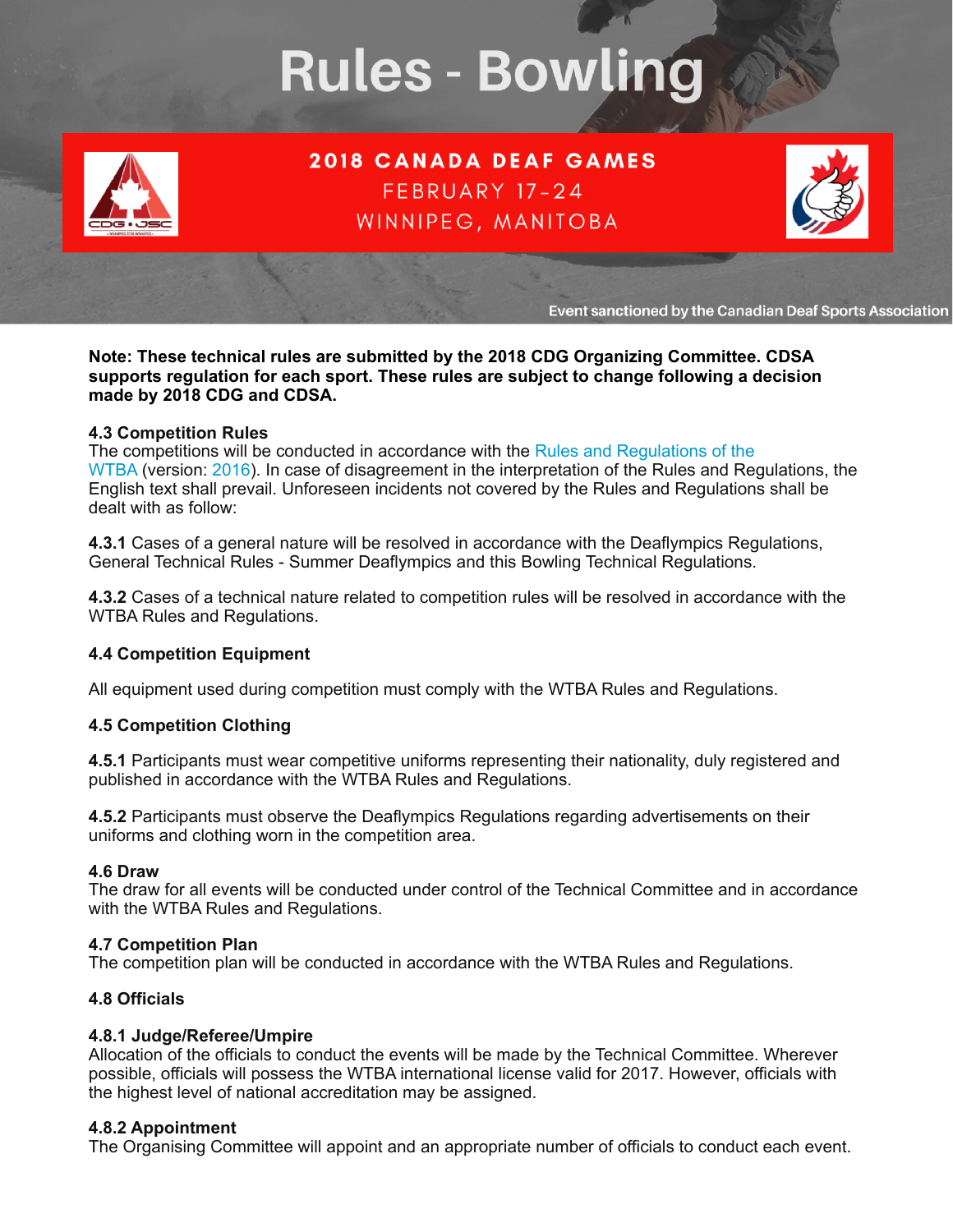#### **4.9 Unforeseen Incidents**

In the event of unforeseen incidents not covered by the rules and regulations, the Technical Committee will make a determination. In the absence of the Technical Committee, the ICSD Technical Director will make a determination.

# **5. VENUES**

#### **5.1 Competition Venue**

The competitions will take place at:

| Venue<br><b>Sport Event</b> |
|-----------------------------|
|-----------------------------|

Chateau Lanes singles, doubles, trios, team, masters

#### **5.2 Training Venue** To be announced

# **6. SCHEDULES**

**To be announced**

#### **6.3 Technical Meeting**

# **6.3.1 Date and Location**

To be announced

#### **6.3.2 Attendance**

Each participating NDSF may be represented by a maximum of two officials, of whom at least one must be deaf. The NDSF may also bring an interpreter if necessary.

# **7. CONTROL AND SANCTIONS**

#### **7.1 Hearing Devices**

The use of any hearing aid(s)/amplification or cochlear implant is not allowed in the restricted zone area.

# **7.1.1 Restricted Zone Area**

The restricted zone area is in effect at the moment the athlete enter the competition area during the warm-up and competition periods.

#### **7.1.2 Violation and Penalty**

When this rule is violated, refer to [ICSD Audiogram Regulations](http://deaflympics.com/pdf/AudiogramRegulations.pdf) 8: Violations and Penalties.

# **8. PROTESTS**

#### **8.1 Procedures for lodging a protest**

All sport related protests will be resolved in accordance with the WTBA Rules and Regulations and will be adjudicated by the Protest Committee.

**8.1.1** Any protest must be written in English on the Official Protest Form. The form and a deposit USD\$100 must be given to the ICSD Technical Director within 30 minutes after the official public posting of results.

**8.1.2** The ICSD Technical Director will decide whether the protest is sport-related or eligibility-related. The Protest Committee will review all sport-related protests, and the ICSD Representative will review all eligibility-related protests.

**8.1.3** The deposit of USD\$100 will be returned to the applicant only if the protest is considered valid.